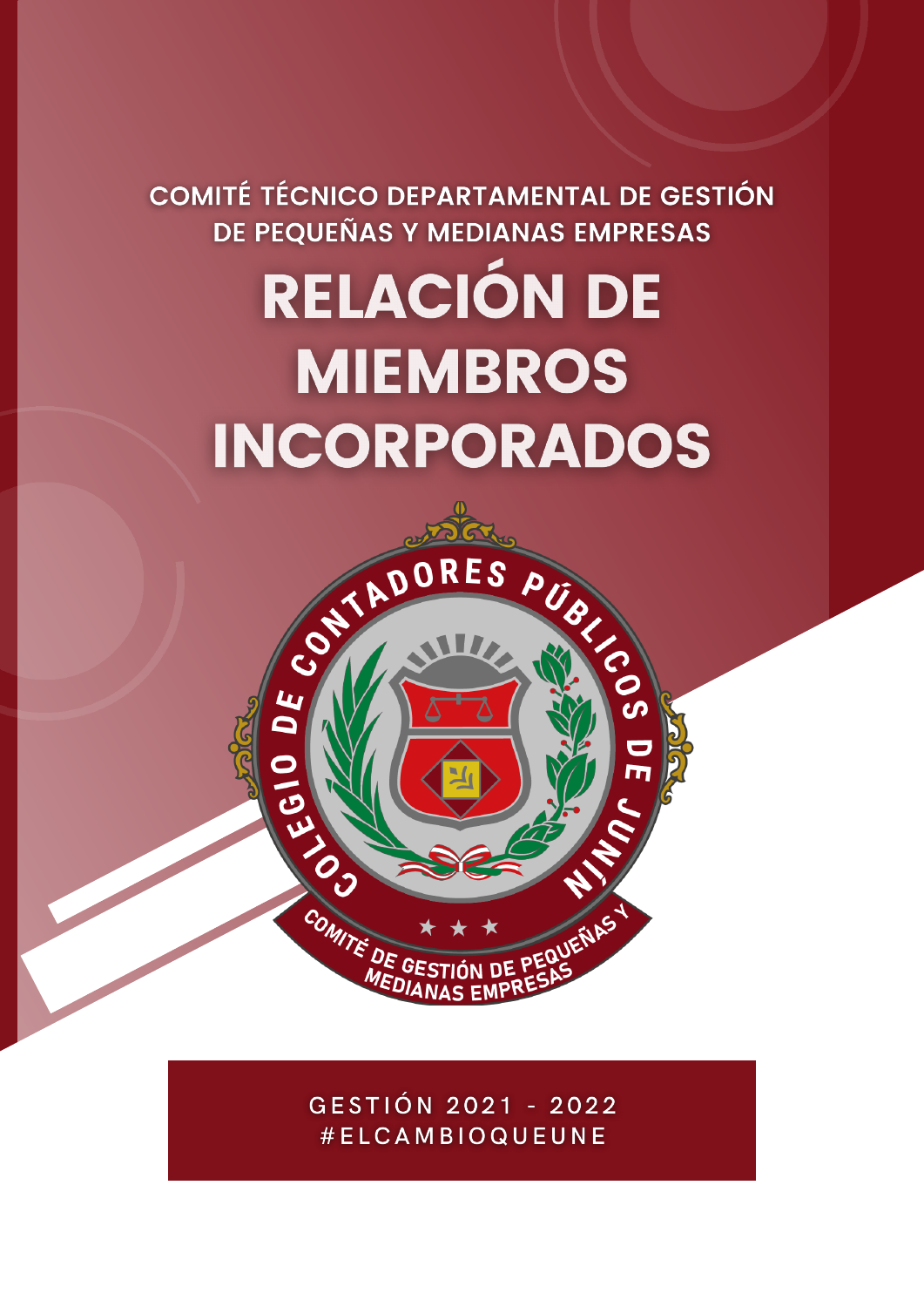



## **MIEMBROS INCORPORADOS AL 31.05.2022**

| N°           | <b>REG. INCORP.</b> | N° COL.* | <b>APELLIDOS Y NOMBRES</b>        |
|--------------|---------------------|----------|-----------------------------------|
| 1            | 001-CTDPYME         | 08-1967  | <b>BLANCO CARO JUDY ANTONIO</b>   |
| $\mathbf{2}$ | 002-CTDPYME         | 08-1367  | DE LA CRUZ FERRER FELIX SABINO    |
| 3            | 003-CTDPYME         | 08-1663  | MENDOZA RAMOS LOURDES LILIANA     |
| 4            | 004-CTDPYME         | 08-1069  | CAMAYO PIÑAS ESPERANZA ROSA       |
| 5            | 005-CTDPYME         | 08-646   | SUAREZ CONDOR OLGA                |
| 6            | 006-CTDPYME         | 08-1741  | PALPAN MOLINA MIRIAM ANGELICA     |
| 7            | 007-CTDPYME         | 08-1252  | PALPAN MOLINA ROSARIO CELINDA     |
| 8            | 008-CTDPYME         | 08-1878  | ALFARO ANCHIRAICO CECILIA         |
| 9            | 009-CTDPYME         | 08-771   | <b>GUTIERREZ TACZA ROSALINDA</b>  |
| 10           | 010-CTDPYME         | 08-1173  | THOMAS SAMANIEGO ROBERT EDGAR     |
| 11           | 012-CTDPYME         | 08-257   | CASQUERO PIZARRO RUBEN DARIO      |
| 12           | 013-CTDPYME         | 08-1452  | SACHAHUAMAN FLORES JESUS ROQUE    |
| 13           | 014-CTDPYME         | 08-1960  | PEREZ RUIZ SILVIA RUTH            |
| 14           | 015-CTDPYME         | 08-446   | CAMPOS HUACCHO LILIANA MARGOT     |
| 15           | 016-CTDPYME         | 08-737   | MENDOZA PEREZ LUIS GUILLERMO      |
| 16           | 017-CTDPYME         | 08-1058  | SALCEDO RODRIGUEZ NATHALI         |
| 17           | 018-CTDPYME         | 08-686   | LOARTE SALCEDO JORGE LUIS         |
| 18           | 019-CTDPYME         | 08-2102  | <b>GARCIA ORTIZ GERMAN ULISES</b> |
| 19           | 021-CTDPYME         | 08-677   | RIVAS LADERA ADITA CASILDA        |
| 20           | 022-CTDPYME         | 08-1386  | ZAPATA ESCOBAR BEATRIZ ROSALIA    |
| 21           | 023-CTDPYME         | 08-1202  | FERNANDEZ TICLLACURI VICENTE      |
| 22           | 024-CTDPYME         | 08-845   | MENDOZA QUILCA JOAQUIN MAXIMO     |
| 23           | 025-CTDPYME         | 08-1230  | LLACTA SURICHAQUI MARITZA MARIBEL |
| 24           | 026-CTDPYME         | 08-693   | FELICES VARGAS ISABEL ANTONIA     |
| 25           | 028-CTDPYME         | 08-1098  | POLO ORELLANA FERNANDO            |
| 26           | 029-CTDPYME         | 08-1464  | BASTIDAS SOTO VILMA LIDUVINA      |
| 27           | 030-CTDPYME         | 08-400   | MINAYA ARTEAGA MIRIAM GRACIELA    |
| 28           | 031-CTDPYME         | 08-1113  | CAPCHA CARBAJAL NILA WILMA        |
| 29           | 032-CTDPYME         | 08-284   | RIVERA DAMIAN ROSARIO PILAR       |
| 30           | 033-CTDPYME         | 08-1050  | <b>HUARI MATOS FREDY ROLANDO</b>  |
| 31           | 034-CTDPYME         | 08-2558  | ASTUÑAUPA FLORES EDGAR EDWIN      |
| 32           | 035-CTDPYME         | 08-2559  | ASTUÑAUPA FLORES SAUL NILO        |
| 33           | 036-CTDPYME         | 08-2564  | QUINCHO RAMIREZ EVA GLORIA        |
| 34           | 037-CTDPYME         | 08-2548  | POMA BASTIDAS CELIA DEMETRIA      |
| 35           | 039-CTDPYME         | 08-2535  | HUAYTA ANYOSA KARINA NATALY       |
| 36           | 040-CTDPYME         | 08-2546  | CABELLO YNOCENTE YLDA LUCIA       |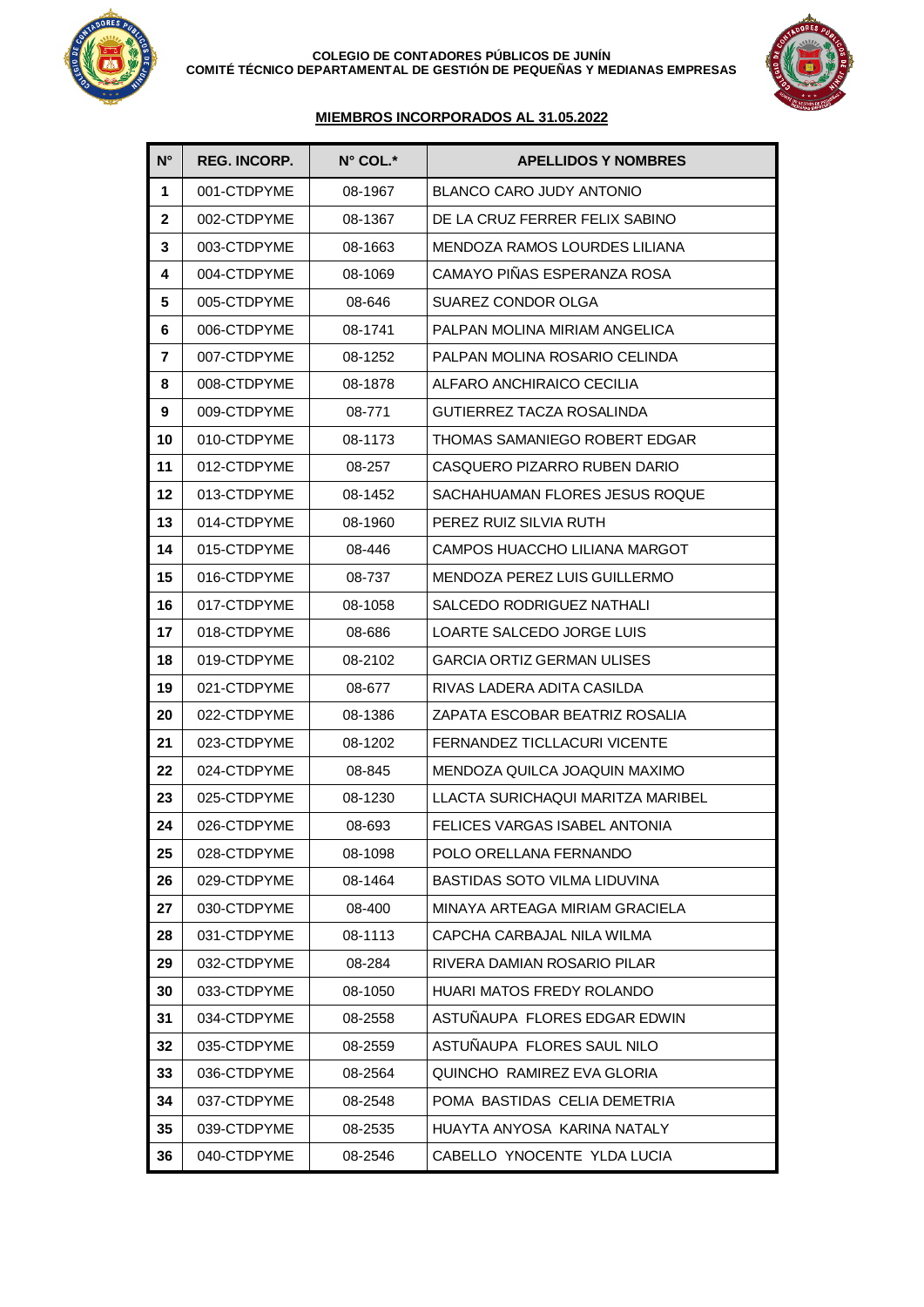

#### **COLEGIO DE CONTADORES PÚBLICOS DE JUNÍN COMITÉ TÉCNICO DEPARTAMENTAL DE GESTIÓN DE PEQUEÑAS Y MEDIANAS EMPRESAS**



| 37 | 041-CTDPYME | 08-2603 | CANICELA DOMINGUEZ EDITH SOLEDAD     |
|----|-------------|---------|--------------------------------------|
| 38 | 042-CTDPYME | 08-2598 | POLLUCO LIMACHE VIRGINIA             |
| 39 | 043-CTDPYME | 08-2379 | PEREZ ESCOBAR EVELYN HILMA           |
| 40 | 044-CTDPYME | 08-2740 | GOMEZ TUNQUE CINTHIA PATRICIA        |
| 41 | 045-CTDPYME | 08-2748 | GARCIA MEDINA EDILIA                 |
| 42 | 046-CTDPYME | 08-2744 | CANCHANYA VIVANCO KATHERINE SELENE   |
| 43 | 047-CTDPYME | 08-2736 | RODRIGUEZ DE LA CRUZ VICTOR MANUEL   |
| 44 | 048-CTDPYME | 08-2798 | HUAMANCHAY POCCO NANCY FLORA         |
| 45 | 049-CTDPYME | 08-2809 | TOVAR CHUQUILLANQUI MAGALY JANET     |
| 46 | 050-CTDPYME | 08-2827 | PEREZ RUIZ LUZ AUREA                 |
| 47 | 051-CTDPYME | 08-2828 | QUINTEROS SALAZAR MARIO EDUARDO      |
| 48 | 052-CTDPYME | 08-2741 | CASACHAGUA CAMARENA LESLY AKEMY      |
| 49 | 053-CTDPYME | 08-2781 | RODRIGUEZ TORPOCO GENNY NOEMI        |
| 50 | 054-CTDPYME | 08-2790 | CONDOR ORIHUELA SHEYLAM SILVIA       |
| 51 | 055-CTDPYME | 08-2773 | VILCHEZ ROJAS GISSELA NATALY         |
| 52 | 056-CTDPYME | 08-2713 | PEREZ LOPEZ HEIDI DENNISE            |
| 53 | 057-CTDPYME | 08-2770 | HUAMAN SINCHE PAMELA JULIA           |
| 54 | 058-CTDPYME | 08-2768 | ROJAS CHUQUILLANQUI JESUS MAEL       |
| 55 | 059-CTDPYME | 08-2584 | CONDOR ESPINOZA YAKELIN              |
| 56 | 060-CTDPYME | 08-2699 | MEZA CAMBILLO NEMESIO RAFAEL         |
| 57 | 061-CTDPYME | 08-2843 | MOSCOSO ARROYO KELY EMELY            |
| 58 | 062-CTDPYME | 08-2842 | CASTRO ARROYO JULY LISSBIAM          |
| 59 | 063-CTDPYME | 08-2835 | RAMOS ROSALES LISBETH BEATRIZ        |
| 60 | 064-CTDPYME | 08-2857 | CENCIA ORDOÑEZ GABRIELA              |
| 61 | 065-CTDPYME | 08-2858 | RAMOS GALLARDO JACKELINE FIORELLA    |
| 62 | 066-CTDPYME | 08-2882 | RAMOS CHACPA ELI RONALD              |
| 63 | 067-CTDPYME | 08-2888 | LUNA MARTEL RONALD JOSE              |
| 64 | 068-CTDPYME | 08-2958 | HERRERA AQUINO ELIZABETH ROSARIO     |
| 65 | 069-CTDPYME | 08-2985 | <b>CERRON MATOS CYNTHIA MILAGROS</b> |
| 66 | 070-CTDPYME | 08-2986 | ARMAULIA RUIZ ISAMAR BEYANIRA        |
| 67 | 071-CTDPYME | 08-2923 | LOPEZ ROJAS MAURO CESAR              |
| 68 | 072-CTDPYME | 08-2943 | HURTADO SANTIAGO JUDITH KAREN        |
| 69 | 073-CTDPYME | 08-2946 | FERNANDEZ SANCHEZ EDINA JUANA        |
| 70 | 074-CTDPYME | 08-3017 | VILLEGAS MORALES VICTOR JUAN         |
| 71 | 075-CTDPYME | 08-3091 | SANDOVAL AQUINO GERALDINE GIOVANNA   |
| 72 | 076-CTDPYME | 08-3099 | ROSALES SANCHEZ JOEL ALBERTO         |
| 73 | 077-CTDPYME | 08-3123 | HUANUCO AQUINO MILDER PEDRO          |
| 74 | 078-CTDPYME | 08-3130 | MEDINA GAMARRA GISELA KARITO         |
| 75 | 080-CTDPYME | 08-2708 | ALFARO ANCHIRAICO DANIEL ARMANDO     |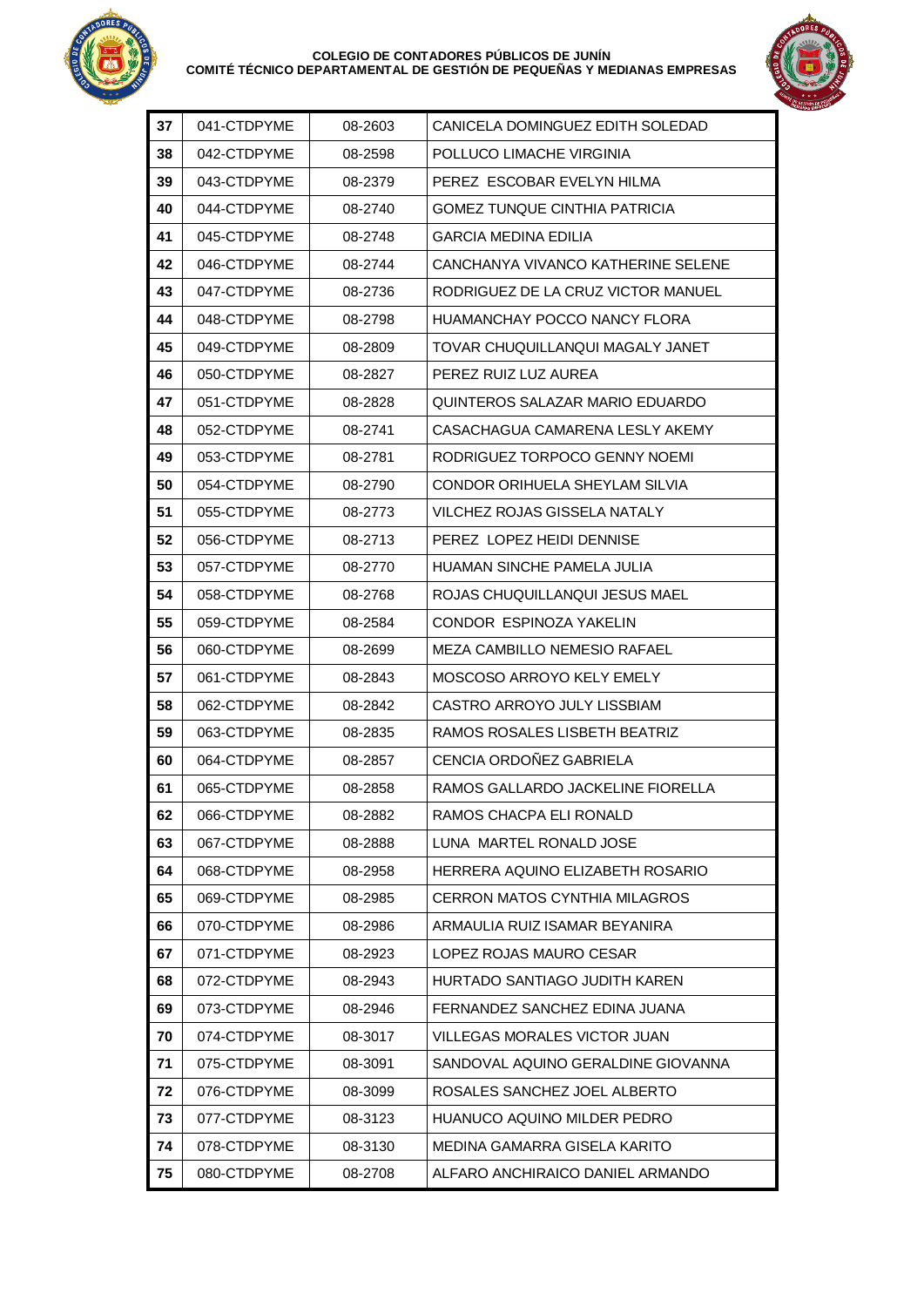

#### **COLEGIO DE CONTADORES PÚBLICOS DE JUNÍN COMITÉ TÉCNICO DEPARTAMENTAL DE GESTIÓN DE PEQUEÑAS Y MEDIANAS EMPRESAS**



| 76  | 081-CTDPYME | 08-3200 | <b>LLANTOY PARI RUBEN</b>            |
|-----|-------------|---------|--------------------------------------|
| 77  | 082-CTDPYME | 08-3219 | <b>ESCOBAR TORRES GIOVANA</b>        |
| 78  | 083-CTDPYME | 08-3176 | ZACARIAS NUÑEZ BRAULIO RODOLFO       |
| 79  | 084-CTDPYME | 08-3172 | SUBILETE ENRIQUEZ MARILUZ            |
| 80  | 085-CTDPYME | 08-1437 | BARRIOS ESTEBAN PATRICIA             |
| 81  | 086-CTDPYME | 08-3287 | SARAVIA ALVARADO MARCOS DOMINGO      |
| 82  | 087-CTDPYME | 08-3297 | CONDOR ESPINOZA JUAN CARLOS          |
| 83  | 088-CTDPYME | 08-3315 | GUTIERREZ CCORA EDSON DANTHE         |
| 84  | 089-CTDPYME | 08-3343 | ALTEZ CARDENAS KATYA                 |
| 85  | 090-CTDPYME | 08-3388 | CIPRIANO POMA JOSE LUIS              |
| 86  | 091-CTDPYME | 08-2056 | MENDOZA PEREZ JANNETH JACKELYN       |
| 87  | 092-CTDPYME | 08-848  | MARQUEZ CRISOSTOMO VICTOR RAUL       |
| 88  | 093-CTDPYME | 08-849  | TAIPE ZARATE ELIZABETH AMELIA        |
| 89  | 094-CTDPYME | 08-1602 | ANTONIO RAMIREZ MAGDA LIZZET         |
| 90  | 095-CTDPYME | 08-2365 | PALACIOS ARIAS LIZETT MARIA          |
| 91  | 096-CTDPYME | 08-3436 | GUERRA TAQUIA NORMA VICTORIA         |
| 92  | 097-CTDPYME | 08-3448 | CARTOLIN PASTOR HECTOR HUGO          |
| 93  | 098-CTDPYME | 08-3459 | HERRERA PAUCAR EFRAIN                |
| 94  | 099-CTDPYME | 08-3480 | NINANYA ACOSTA ELVIA NOELIA          |
| 95  | 100-CTDPYME | 08-1208 | TINOCO MARTINEZ MIRELLA LILIAN       |
| 96  | 101-CTDPYME | 08-3494 | MARTINEZ NAPAICO FERNANDO RAUL       |
| 97  | 102-CTDPYME | 08-1712 | ESPINOZA QUISPE LUIS ENRIQUE         |
| 98  | 103-CTDPYME | 08-3552 | MENDOZA RODRIGUEZ FABRIZIO NIKOLAI   |
| 99  | 104-CTDPYME | 08-3563 | <b>MONTALVO ROJAS NILTON DIET</b>    |
| 100 | 105-CTDPYME | 08-3565 | ALIAGA ZARATE INES                   |
| 101 | 106-CTDPYME | 08-3577 | ROMAN QUISPE JOHONY                  |
| 102 | 107-CTDPYME | 08-3581 | OLIVARES QUISPE JUNIOR JOHANN        |
| 103 | 108-CTDPYME | 08-3592 | MEZA TRUJILLO JANET LUCIA            |
| 104 | 109-CTDPYME | 08-3622 | ARENAS LIZANO JOSE ANTONIO           |
| 105 | 110-CTDPYME | 08-3624 | <b>TORRE ENERO ZENON</b>             |
| 106 | 111-CTDPYME | 08-1298 | <b>GARCIA CHIHUAN HENRRY WILLIAM</b> |
| 107 | 112-CTDPYME | 08-3144 | <b>CANTORIN CURTY BETTY GLORIA</b>   |
| 108 | 113-CTDPYME | 08-1352 | LOBO ZAMBRANO YOHNY PITTY            |
| 109 | 114-CTDPYME | 08-3670 | <b>BALTA CASTRO CRISTIAN</b>         |
| 110 | 115-CTDPYME | 08-653  | ALONSO SALAZAR SEVERIANO             |
| 111 | 116-CTDPYME | 08-418  | POMA IBACETA DE BUSTAMANTE IRENE     |
| 112 | 117-CTDPYME | 08-3732 | AGUIRRE MEZA ROSALY                  |
| 113 | 118-CTDPYME | 08-3768 | CORILLOCLLA ELESCANO ALFREDO ERICK   |
| 114 | 119-CTDPYME | 08-3825 | SALAZAR HURTADO EDVER DARWIN         |